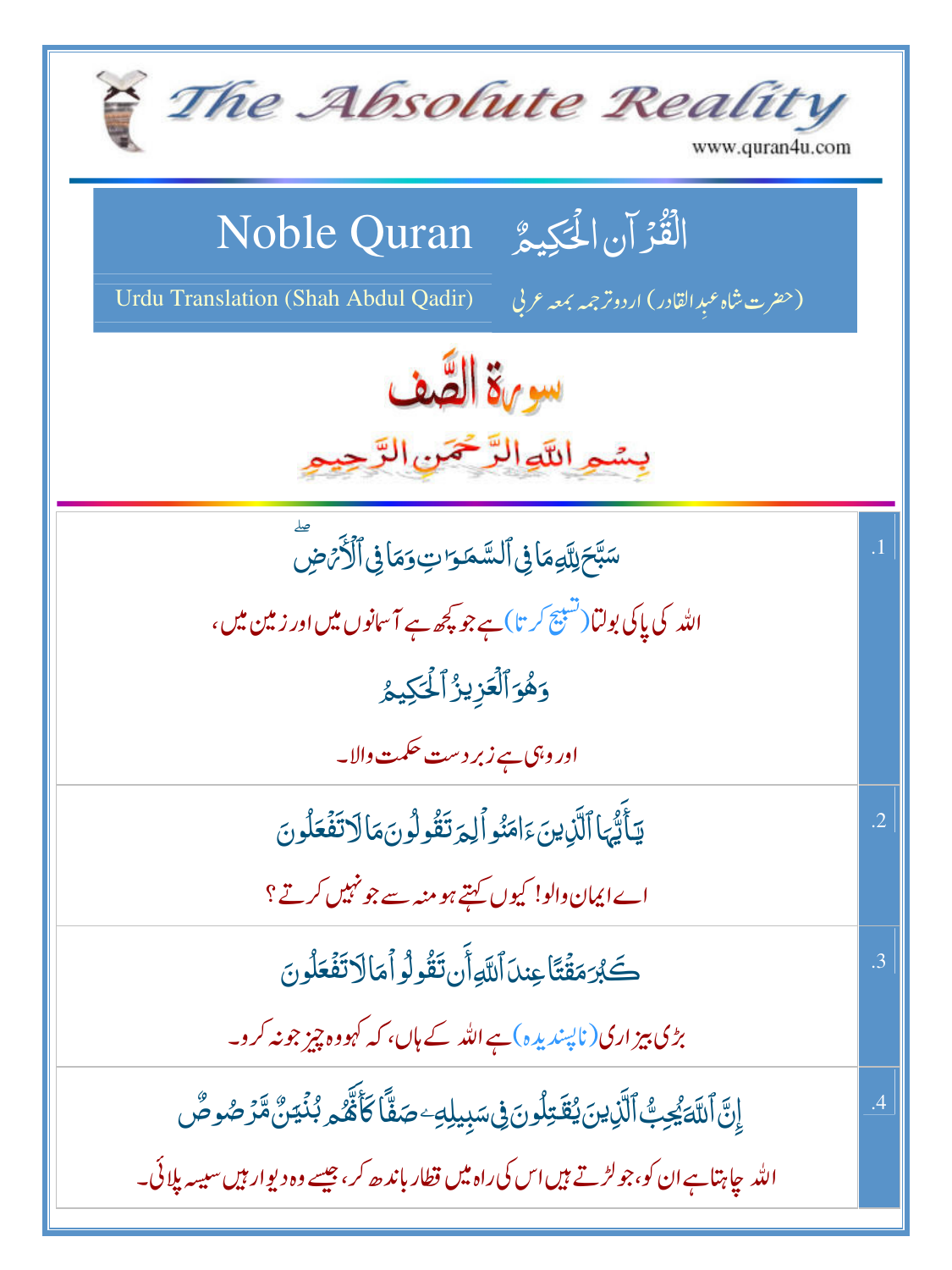| <b>وَإِذْقَالَ هُوسَىٰ لِقَوْمِهِ</b> ے                                                                   | $\overline{.5}$ |
|-----------------------------------------------------------------------------------------------------------|-----------------|
| اور جب کہاموسیٰ نے اپنی قوم کو،                                                                           |                 |
| يَقَوْمِ لِمَرْتُؤُدُونَنِى وَقَد تَّعَلَمُونَ أَنِّى بَسُولُ أَللَّهِ إِلَيَّكُمَّ                       |                 |
| اے قوم میر کی! کیوں ساتے ہو مجھ کواور جانتے ہو کہ میں اللہ کا بھیجا آیاہوں۔                               |                 |
| فَلَمَّارَاغُوَٱأَرَاغَ ٱللَّهُ قُلُوبَهُمَّ                                                              |                 |
| اور جب وہ پھر گئے، پھیر دیئے اللہ نے ان کے دل۔                                                            |                 |
| وَٱللَّهُلَايَهُدِى ٱلْقَوْمَ ٱلْقَسِقِينَ                                                                |                 |
| اور الله راه( ہدایت) نہیں دیتابے حکم لو گوں کو۔                                                           |                 |
| <u>وَإِذْقَالَ عِي</u> سَى ٱبۡنُ مَرۡ يَـمَ                                                               | .6              |
| اور جب کہا <sup>عیس</sup> یٰ مریم کے بیٹے نے،                                                             |                 |
| يَبَدِيَ إِسَّرَ ءِيلَ إِنِّي مَسْولُ ٱللَّهِ إِلَيْكُم مُّصَلِّقًا لِّمَا بَيْنَ يَدَى صَّ التَّوۡمَ لقِ |                 |
| اے بنی اسر ائیل!                                                                                          |                 |
| میں بھیجا آیاہوں اللہ کا تمہاری طرف،سچا( تصدیق) کر تااس کوجو مجھ سے آگے (پہلے ) ہے توریت (میں )           |                 |
| <sub>ۘ</sub><br>وَهُبَشِّزَٰ ابِرَسُولٍ يَأۡنِّ مِنۡ بَعۡلِى ٱسۡمُـُٱٓ ۚ ٱَحۡمَلَّ                        |                 |
| اور خوشنجری سُنا تاایک ر سول کی، جو آئے گامچھ سے پیچھے اس کانام ہے احمہ۔                                  |                 |
| فَلَمَّا جَآءَهُمْ بِٱلْبَيِّدَتِ قَالُواً هَذَا سِحَرٌ مُّبِينٌ                                          |                 |
| پھر جب آیااُن کے پاس کھلے نشان لے کر، بولے یہ جادوہے صریح(کھلا)۔                                          |                 |
|                                                                                                           |                 |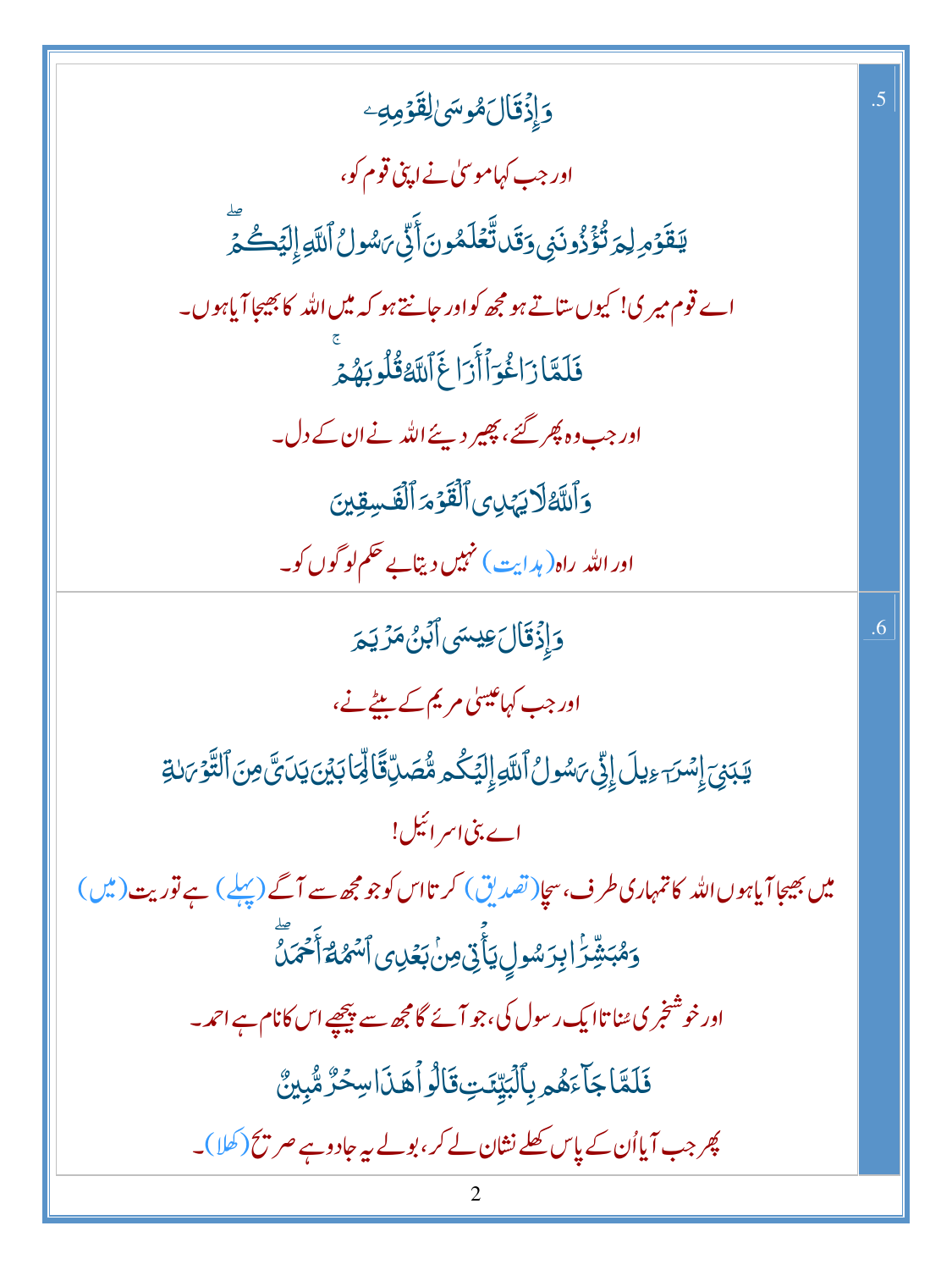| وَمَنۡ أَظۡلَمُ لِمَّنِ ٱفۡتَرَىٰ عَلَى ٱللَّهِ ٱلۡكَٰزِبَ وَهُوَ يُدۡ عَیۡ إِلَى ٱلۡإِسۡلَـهِ    |                |
|---------------------------------------------------------------------------------------------------|----------------|
| اور اس سے بے انصاف کون ہے جو باندھے اللہ پر حجھوٹ اور اسکو ہلاتے ( دعوت دیتے) ہیں مسلمان ہونے کو۔ |                |
| وَٱللَّهُلَايَهَدِىٱلْقَوْمَ ٱلظَّلِمِينَ                                                         |                |
| اور الله <mark>راه <sup>نہ</sup>یں دیتا ہے انصاف لو گوں کو۔</mark>                                |                |
| يُرِيدُونَ لِيُطُؤُواْنُومَ ٱللَّهِ بِأَفَوَاهِهِمُ                                               | $\overline{8}$ |
| چاہتے ہیں کہ بچھائیں اللہ کی روشنی اپنے منہ سے۔                                                   |                |
| <b>وَٱللَّهُمُّتِمُّ نُورِهِۦ وَلَوۡ كَرِهَٱلۡكَفِرُونَ</b>                                       |                |
| اور الله کو پوری کرنی اپنی روشنی،اور پڑے بُر اما نیں منکر۔                                        |                |
| ۿؙۏٵڷۜڹؚؾٙٲؘٛؽٙڛٙڶؾۺۅڶڡؖٛڹؚٲۿؙٙڷؾؘؽؗۄؘۮؚؾڹۣٲڂۘ۬ڹۣۜڶؽڟؙۿؚڗۄ۠ۼٙڶٙ۩ڵڸۨؾڹۣڴڵؚڣ                        | $\overline{0}$ |
| وہی ہے جس نے بھیجااپنار سول راہ کی سوجھ (ہدایت) لے کر ،                                           |                |
| اور سچادین کہ اس کواوپر کرے دینوں سے سب سے،                                                       |                |
| وَلَوۡ كَرِةَٱلۡمُشۡرِكُونَ                                                                       |                |
| اوریڑے بُرامانیں شریک دالے۔                                                                       |                |
| يٓٲؙۘؿ۠ؠؘٵٱڷۜڕ۬ؠڹؘۦؘؘٳڡؘڹ۠ۅٱۿڶٲۜۮؙڷ۠ػۢۮؚٷٙڶێۼؘۯۊٟٚؾؙڹڿؚۑػۢۄڡؚۨڹۡٴؘڹؘٳؗٳ؊ٳٞڸۑۄؚ                    | .10            |
| اے ایمان دالو! میں بتاؤں تم کوایک سو داگر کی، کہ بچائے تم کوایک دُ کھ کی مار (عذاب) سے۔           |                |
|                                                                                                   |                |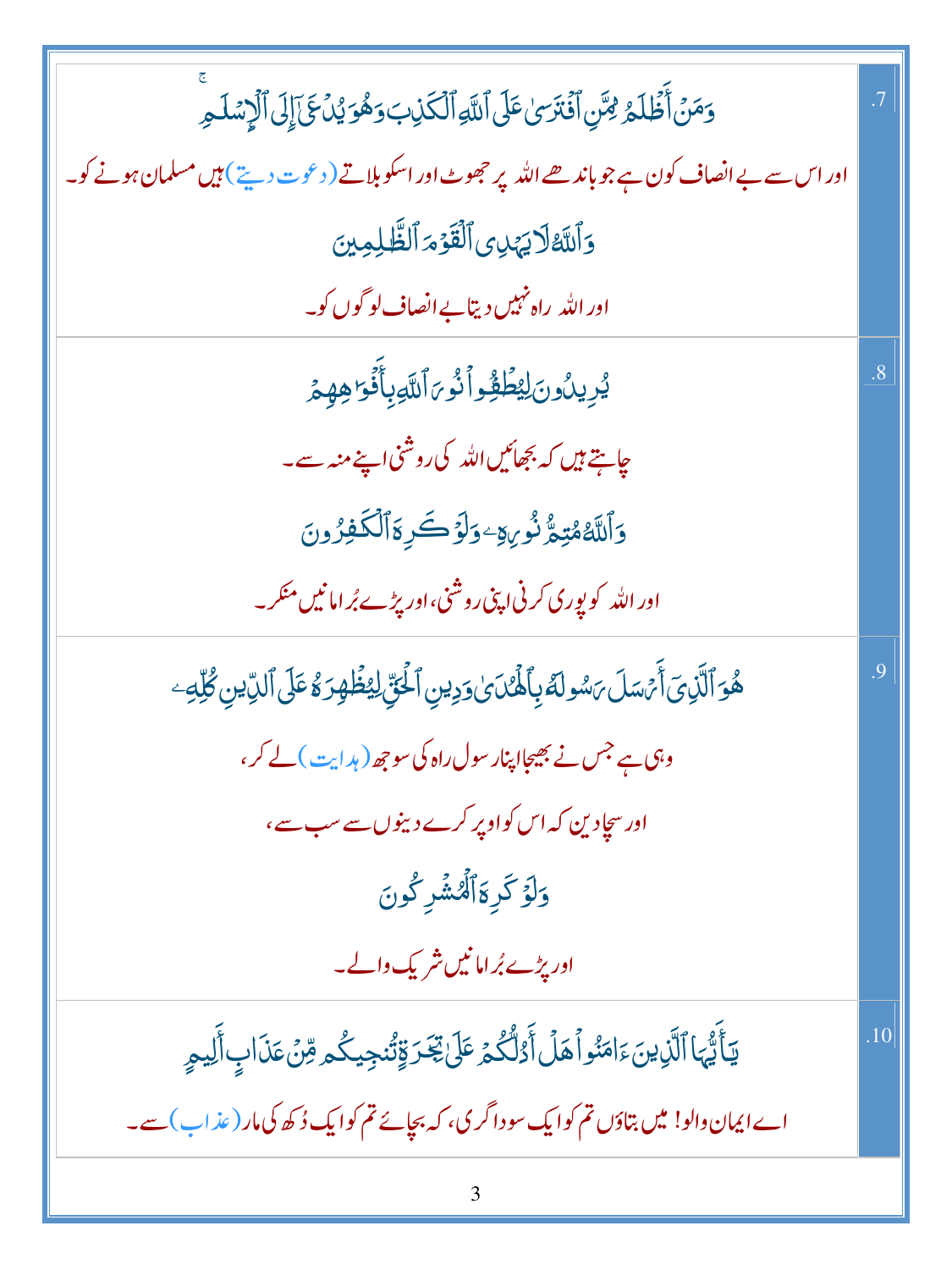| ثُؤُمِنُونَ بِأَللَّهِوَىَسُولِهِے                                                          |     |
|---------------------------------------------------------------------------------------------|-----|
| ایمان لاؤاللہ پر اور اس کے رسول پر،                                                         |     |
| وَيُّبَهِنُونَ فِىسَبِيلِ ٱللَّهِبِأَمُوَ لِكُمْ وَأَنفُسِكُمْ                              |     |
| اور لڑ واللہ کی راہ میں اپنے مال سے اور حان سے۔                                             |     |
| ذَٰلِكُمۡ خَيۡرٌ لَّكُمۡ إِن كُنتُمۡ تَعۡلَمُونَ                                            |     |
| یہ بہتر ہے تمہارے حق میں،اگر تم سمجھ رکھتے ہو۔                                              |     |
| يَغۡفِرۡ لَكُمۡ ذُٰنُوبَكُمۡ وَيُٰلۡخِلۡكُمۡ جَنَّـٰتٍ بَجۡرِى مِن تَحۡيۡمَاۚ ٱلۡأَنۡهَٰـرُ | .12 |
| بخشے وہ تمہارے گناہ،اور داخل کرے تم کو باغوں میں جنکے نیچے بہتی ہیں نہریں،                  |     |
| <mark>ٟ</mark> ۏؘۺٮڮڽؘڟێۣڹ <i>ۊٞٙ</i> ڣۣۥۼ <i>ٿٙ</i> ؾؚڠڷڹۣ                                 |     |
| اور ست <sub>قر سے</sub> گھر وں <b>می</b> ں، یسنے کے باغوں <b>می</b> ں۔                      |     |
| ذَٰ لِكَ ٱلْفَوۡرُ ٱلۡعَظِيمُ                                                               |     |
| ىيە ہے بڑى مراد ملنى۔                                                                       |     |
| ؚ<br>وَأَخۡدَىٰ ۡكُتِبُّونَہَۖانۡصَٰرُّ مِّنَ ٱللَّٰٓءِوَفَتَۡحٌ قَرِیبٌ                    | .13 |
| اور ایک اور چیز دے جس کوتم چاہتے ہو، مد د اللہ کی طرف سے اور فتح شاب ( حلد ی)۔              |     |
| وَبَشِّرِ ٱلۡكُؤۡمِنِينَ                                                                    |     |
| اور خو شي ساايمان والوں کو۔                                                                 |     |
|                                                                                             |     |